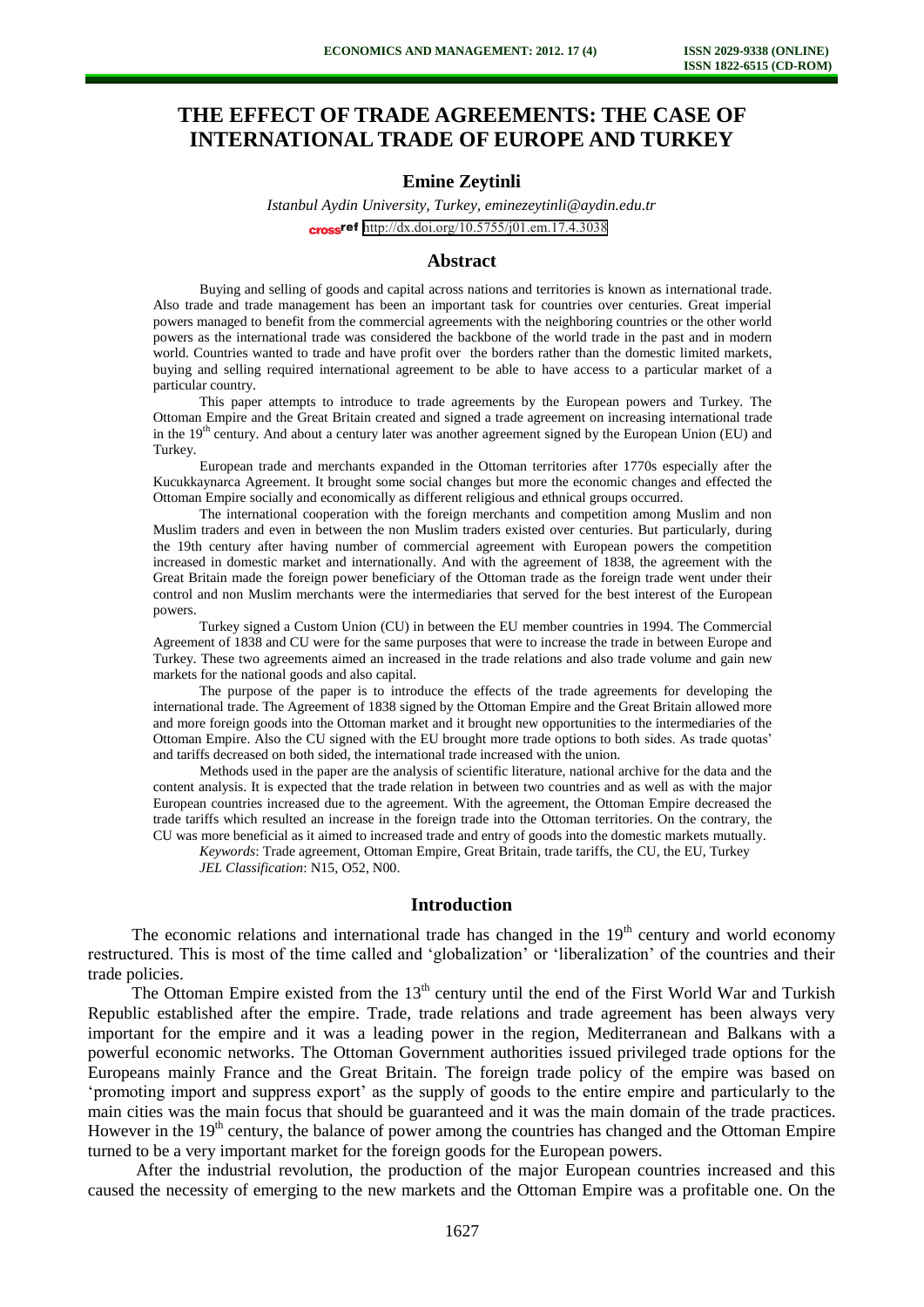other hand, in the  $19<sup>th</sup>$  century, the empire was experiencing the military, political and economic decline which made the penetration of the foreign capital and foreign good easy into the market.

The involvement of the Ottoman Empire into the world trade was basically with the agricultural production from the western part of Anatolia and Balkans where the transportation was relatively better than the other regions that the agricultural goods could be transported.

The CU, brought in a century later, by the same actors, was signed by Turkey on one side and EU member countries on the other. The agreement was based on removing trade barriers and custom duty mutually in 1990s. This was the period of the Turkish Republic has already been applying the liberal economic policies since 1980s. Another important point for the trade agreement was the EU and the membership of Turkey.

The paper focuses on the historical development and the involvement of the Ottoman Empire into the world trade, the effect of the European countries particularly the Great Britain. It also analyzes the CU and development of the international trade and foreign trade policy of Turkey. The paper tries to make a comparison in between the two trade agreements with similarities, differences and also necessities and finally implementation and how the trade volume effected from the agreements.

# **Industrial Revolution and Economic Conditions of the Country in Both Centuries**

The Ottoman Empire subjected to the European countries with a socio-economic formation politically and economically from the mid 16<sup>th</sup> century until to the beginning of the  $20<sup>th</sup>$  century. Organization of the economic life in the empire was not different and disconnected from the European market; external trade carried out by the local and foreign merchants and long distanced trade contributed to the Ottoman economy. Therefore, Ottoman economic transformation occurred with the effect of European technological transformation and its effects to the world economies (Sunar, 1987).

Ottoman industry and advancement was commensurate to the European countries until the end of  $18<sup>th</sup>$ century and the products from the empire were highly demanded in the European countries. Due to the industrial revolution in Europe, the western countries, merchants and products broke the competitiveness of the Ottoman Empire and industry (Akgunduz & Ozturk, 2011).

In the  $19<sup>th</sup>$  century and earlier, the superior European countries advanced their production and transport system as an immediate outcome of the industrial revolution. Industrial revolution resulted unprecedented economic changes in terms of trade relations worldwide and especially for the Ottoman Empire particularly in the  $19<sup>th</sup>$  century. A rapid increased in international trade with the help of technological improvements and transport of the goods allowed countries to increase the trade relations. New technologies made it easier to produce fabricated goods, transportation facilities made the trade quicker and less costly and these are the main causes of the growth in trade.

On the contrary, the Ottoman Empire was in declining period and the manufacturing and industry were relatively primitive comparing the European counterparts. This economic condition resulted the entrance of the foreign merchants more and more in the Ottoman market that required trade agreements for negotiating over the custom duties. Therefore, as the European countries produced more goods as the result of industrial revolution, they wished to penetrate into the Ottoman territories to find market for their mass products. In return, these countries and the trading companies could have the opportunity to buy some row materials which were the sources or the input for the factories.

For the trading activities the infrastructure investments were required for the foreign companies operating in the Ottoman Empire and this requirement flourished again the foreign companies as the technology, material and capacity was under the control and hand of the European industrialists. Therefore, when talking about foreign trade, it is not only the finished goods of the major European companies, but also buying the raw materials from the empire and investing some particular areas in the Ottoman economy.

In the  $20<sup>th</sup>$  century, the political and economic conditions were different than the previous century. Firstly, Turkey, with an economic freedom and less political dependences, had relatively advanced manufacturing and industrial sector and active trade relations with Europe and the world. Secondly, Turkey already was well-adapted to the world trade system with a proper foreign trade policy, had independent economic and political decisions.

When looked at the economic and political condition of the Ottoman Empire and Turkey within the time of the trade agreements, one can understand the differences in the time of the trade agreement of 1838 that the empire was not able to carry out an economic and trade policy independently. This was the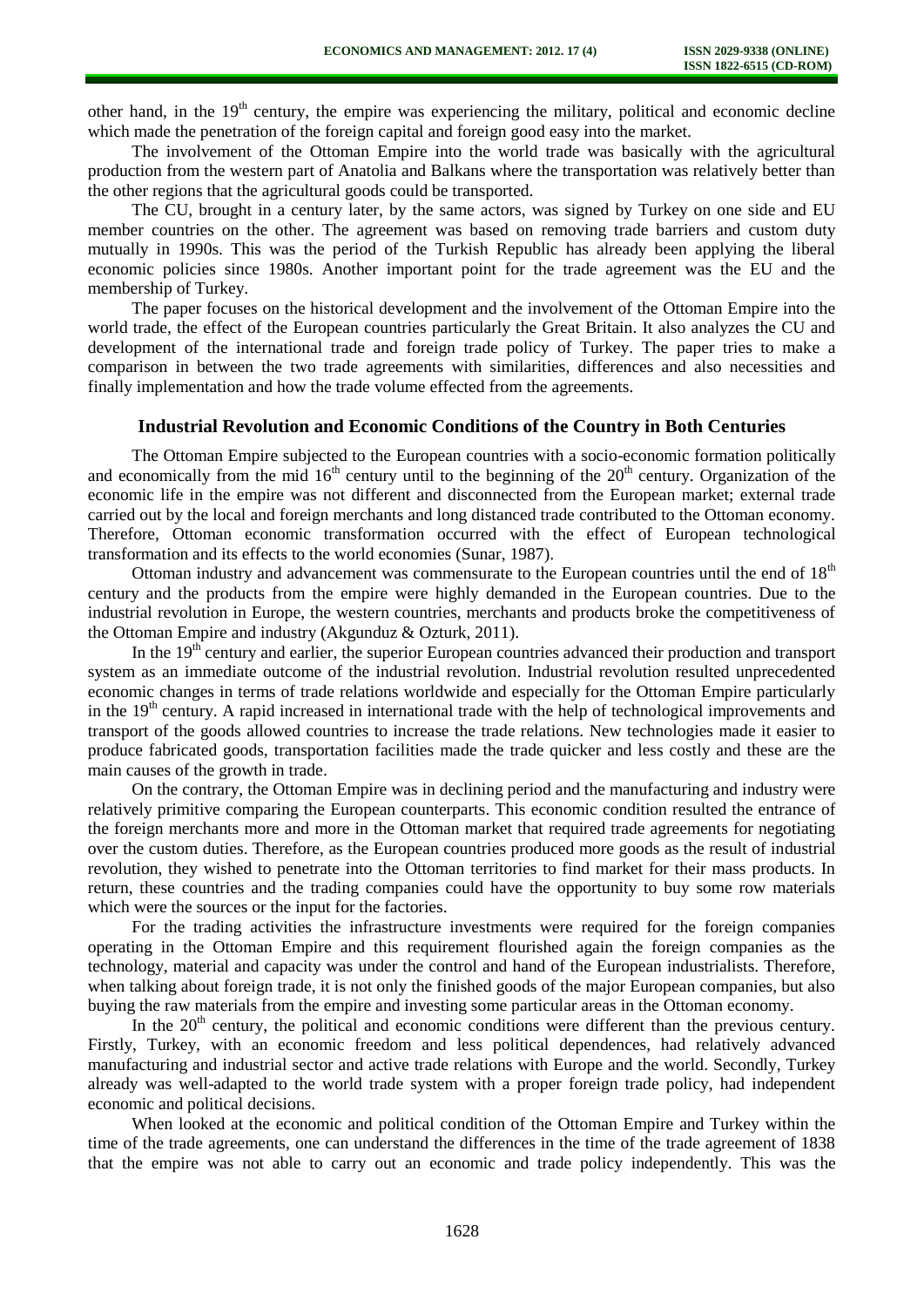consequence of the political weakness and dependence of the empire. The political dependences and weaknesses resulted the trade agreement benefited mainly by one side.

# **Trade in the Ottoman Economy and the Relations with the European Countries**

Muslims in general were not willing to travel abroad like the European people and when it came to trading activities it worked in the same way. Foreign consulates and embassies opened their offices in the Ottoman land; the Europe did not see such a tendency in return. Also, western traders came and traded in the Ottoman territories and the Ottoman government preferred to have trade privileges to the foreign merchants for their economic activities in the empire and this is called capitulations (Geyikdagi, 2011).

The Ottoman authorities tired to promote the Levant trade of Italy in 1352 by issuing trade privileges first to Genoese then Venice and Florence. The trade privileges allowed by the Ottoman authorities contributed to the economic prosperity of Italy in the Renaissance Period. The Ottoman Sultans contributed to the commercial development of the Europe by continuing to provide trade privileges to France in 1569 as a political alliance. French enjoyed the privileged position in the Levant trade after 'the 1569 capitulations' and they were granted to the Great Britain in 1580 and to the Netherlands in 1612. Capitulations provided foreigners to secure trade and expended in every renewal period and custom duties dropped to %3 and finally was an industrial exploitation of the European countries in the Ottoman territories (Inalcik, 1994). Ottoman Government authorities paid attention to the significance of the industry and the foreign trade and started to have the protectionist approach after the years 1860s by increasing the customs duties (Akgunduz & Ozturk, 2011).

The Ottoman Empire applied totally different foreign trade policy that was absolutely the opposite of the mercantilist doctrine of Europe. The main principle was to secure the goods abundant and cheap in the domestic markets and in the cities. This policy brought an end to the local industries as they could not compete against the Western cheap goods. With the trade agreement of 1838, one-third of the total foreign trade of the Great Britain was to the export to the Middle East. This example shows the clear consequence of the trade relations that the empire was an open market to the Western goods (Inalcik, 1994).

Diplomatic relations with the European countries and Russia shaped the economic relations and trade agreements. Russia was given right to have active trade in the territories of the empire with the Kucuk Kaynarca Agreement in 1774, and the other agreements and capitulations issued to the number of countries such as France, the Great Britain, Austria, and Prussia. As diplomatic relations increased and it increased the trade options among countries and also merchants, goods, and money circulation increased the trade. Trade already volumed between the Ottoman Empire and Europe in  $18<sup>th</sup>$  century but trading possibilities in  $19<sup>th</sup>$ century caused by the intergovernmental relation resulted an increase in economic activities of the non-Muslim community of the empire as they were more involved into international trade.

Political weaknesses in the state played also an important role in signing the trade agreement that the empire was forced to open the domestic market.

# **The Agreement of 1838**

British merchants were actively involved into the Ottoman trade since the  $16<sup>th</sup>$  century as they were granted permission with the capitulations. But the  $19<sup>th</sup>$  century brought a new era to the trade relations. The trade agreement in 1838 allowed the merchants important trade privileges and the Ottoman market turned to be very favorable for the foreign merchants and also for the locals holding foreign merchants position. In later years the same privileges granted to the other European countries and the Ottoman market were open to the whole major countries while their markets were totally closed due to the foreign trade policy.

However the industrial revolution, the reason or the necessity to sign a trade agreement with the Great Britain is the commercial privileges provided by the Ottoman government since the mid-19<sup>th</sup> century. As mentioned below, the Ottoman government issued capitulations to some European countries to be able to have allies against the Russian Char and Hapsburgs'. Capitulations granted to the countries chronologically are (Inalcik, 1994):

- The period of Italian states: Genoese, Venice, Florence, Napoli (1200-1569),
- The period of the Western countries: France, the Great Britain, the Netherland (1569-1700),
- European countries: (1700-1783),
- Mutual agreement with Russia (1783),
- Trade Agreement with the Great Britain (1838),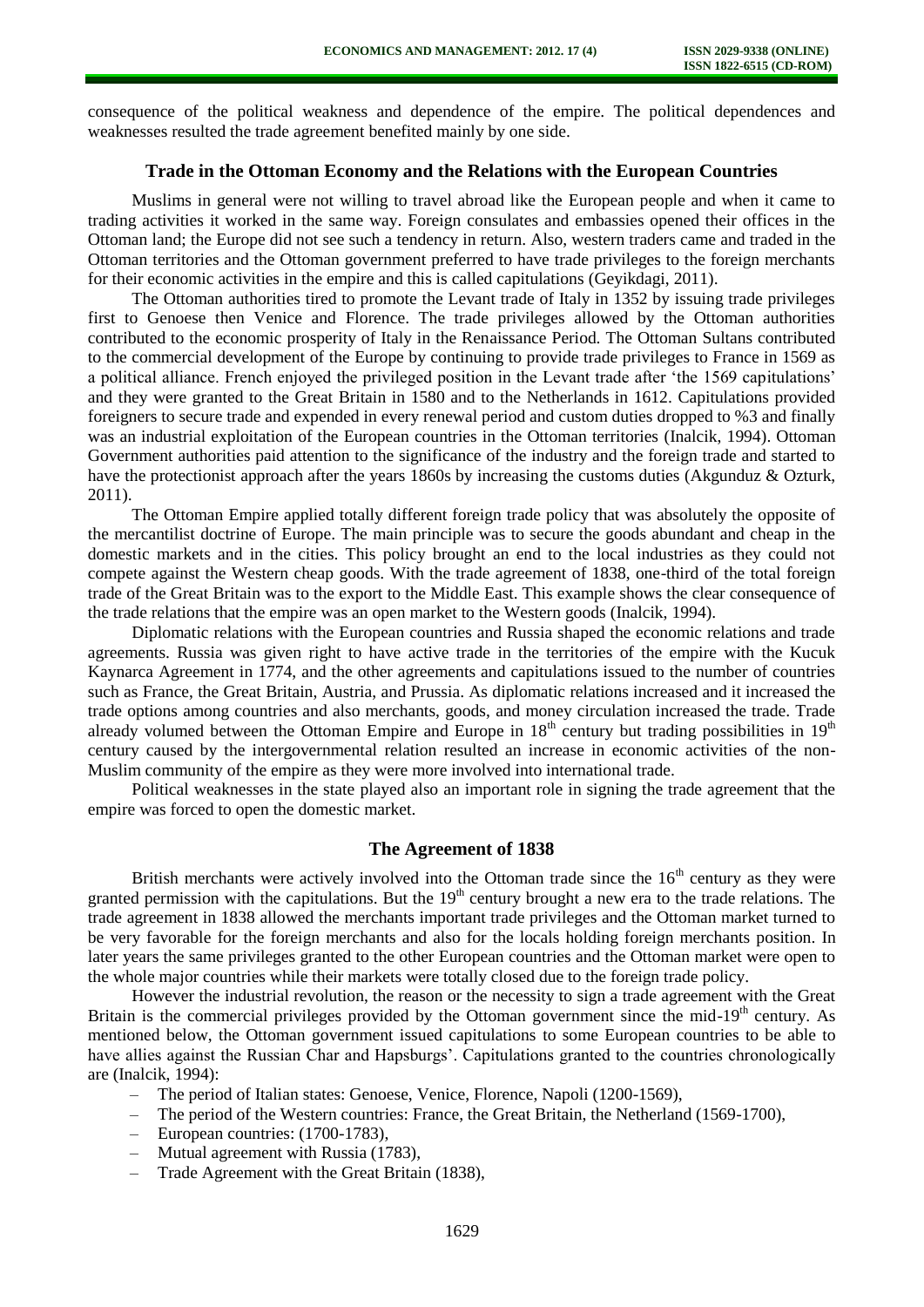– The attempts to abolish the capitulations during the Tanzimat period (1856-1914).

The Ottoman Empire continued to have the traditional trade relations with Europe by providing more and more privileges that made the empire economically and politically depended to the west. On the other hand, the trade privileges were granted to the Ottoman non-Muslims that they were also exempt from the custom duties that are most of the time called the corruption of the system (Inalcik, 1994; Bagis, 1983).

The covered period is known as a boom in the economic activities and they were much efficient with the fast growing economies. Many countries incorporated with the Ottoman Empire such as England and France as important producers after the industrial revolution.

The industrial Revolution brought advanced technology into the production; size of production increased and economic expansion turned to be the only way for industrialization and advancement for the major European countries. One can easily say that the trade agreement is the result of the revolution as it created the necessity of new markets. On the other hand, the other very crucial reason for the trade agreement is the economic situation in Europe. After the Napoleonic wars the Great Britain, as an industrial and global trading nation, had difficulties in entering the neighboring trade partner countries as they introduced heavy trade barriers to protect their national economy. Therefore, the Great Britain aimed to enter to some new markets for the British cheap products and raw materials from those countries in return and the Ottoman Empire was one of them. (Zürcher, 2005).

When it came to the 1830s, with the necessity of expanding the markets as a result of the industrial revolution, countries and particularly the Great Britain wanted to secure and stable the Levant markets and make the capitulations permanent that was one of the main mercantilist state in Europe. The trade agreement of 1938 modified the custom duties as 3% for import and 9% for export. This was known to be a shocking effect to the sovereignty of trade policy of the empire that in the coming years until the First World War especially during the Tanzimat period the government and bureaucrats of the empire tried to abolish the capitulations. Despite the efforts of the state, the privileges on the trade activities of foreigner and some non-Muslims continued until the state declared the abolishment in 1914 by the First World War (Inalcik, 1994). Before the agreement the Ottoman Government issued the internal customs duties while crossing the administrative borders of the empire apart from the import taxes paid for the foreign commodities (Kurmuş, 1983).

Economic relations are not neutral from the political relations and the power of the region. At the time of the Agreement of 1838, the Ottoman Empire was facing a very serious treat of Mehmet Ali Pasha, the governor of Egypt. This treat made the Ottoman government to sign a free-trade agreement that eliminates the tariffs on export and import. However the local merchants were not exempt from the internal duties.

Therefore, with the trade agreement in 1838, the Ottoman Empire and the economy was opened to the international trade mainly with the effort of the Great Britain that allowed the European countries benefited from the trade as the agreement removed some trade restrictions and it reconstructed the Ottoman trade.

However the British merchants extended the market in the Ottoman Empire before the trade agreement in 1838, the real penetration to the Ottoman market was after the agreement. With the free trade agreement, export of the Ottoman goods to the Great Britain increased 6.8% per year in between 1938 and 1854. For the same years import from the Great Britain increased 3.4% Therefore, it can be stated that growth of the foreign trade was higher after 1840s (Pamuk, 2010).

| <b>Years</b> | <b>Export</b> | Import |
|--------------|---------------|--------|
| 1830         | 3,7           | 5,3    |
| 1835         | 4,4           | 5,2    |
| 1830-1839    | 4,2           | 5,1    |
| 1840         | 4,7           | 5,2    |
| 1845         | 6,2           | 7,4    |
| 1840-1849    | 6,0           | 6,9    |
| 1850         | 7,8           | 8,9    |
| 1855         | 9,7           | 19,2   |
| 1850-1859    | 9,8           | 12,3   |
| 1860         | 11,1          | 13,7   |
| 1865         | 15,6          | 19,4   |
| 1860-1869    | 15,4          | 18,3   |
| 1870         | 17,4          | 22,5   |

## **Table 1** Ottoman foreign Trade, 1830-1910 (Million pound)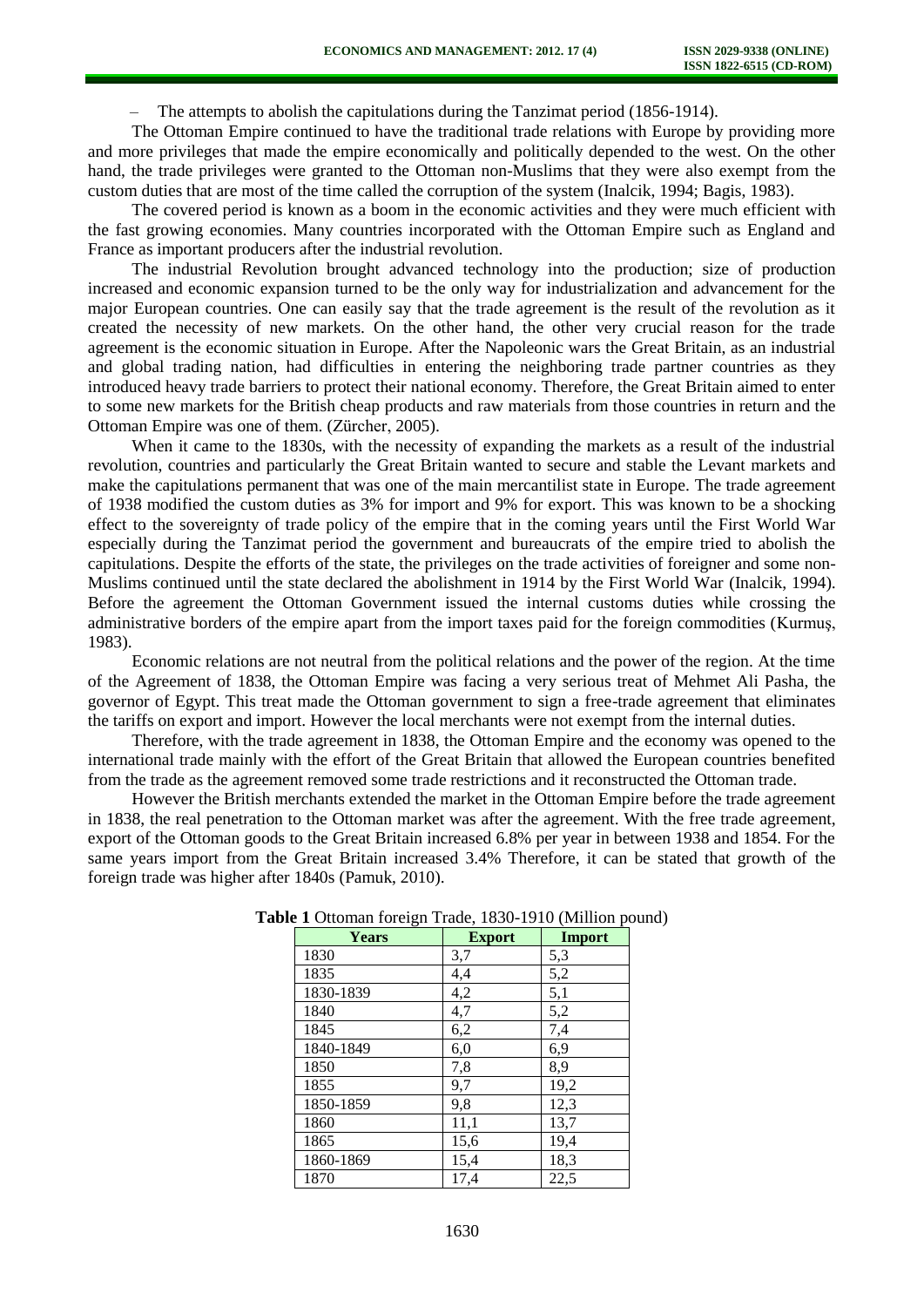| 1875      | 19,2 | 22,1 |
|-----------|------|------|
| 1870-1879 | 18,6 | 20,8 |
| 1880      | 14,3 | 15,8 |
| 1885      | 16,9 | 15,8 |
| 1880-1889 | 15,5 | 16,0 |
| 1890      | 17,1 | 19,4 |
| 1895      | 17,1 | 17,4 |
| 1890-1899 | 17,7 | 18,6 |
| 1900      | 19,5 | 18,4 |
| 1905      | 24,1 | 26,1 |
| 1900-1909 | 23,0 | 26,0 |
| 1910      | 26,0 | 39,2 |
|           |      |      |

*Source:* Pamuk, 2003.

By the beginning of the  $19<sup>th</sup>$  century the trade within the empire was more important than the foreign trade. The table above shows the export and import of the empire and however Ottoman trade relations changed dramatically after the Napoleonic Wars until to the First World War and the empire experienced trade expansion with the European countries. Increased in the growth rate of foreign trade was almost at the same level when compared with the European countries in the  $19<sup>th</sup>$  century (Pamuk, 2003).

## **The Effects of the Agreement to the Ottoman Economy**

Trade agreement with the Great Britain was followed by a long term economic relations with the Western countries and it allowed the operation of the British merchants more freely as they obtain permission and protection for their goods and the duties payable on import and export. The immediate effect of the agreement was the enlargement as new trade arrangement arranged between the Ottoman Empire and the other European countries. The agreement and the enlargement were intended to protect the merchants and their trading activities of the mentioning countries.

The European powers succeeded to influence the Ottoman government and obtained privileges and established their trade in the Ottoman land. As mentioned earlier the main outcome of the agreement was lowering the customs duties to %3 from %5. Other European countries and particularly France, as a very important competitor of the Great Britain, wishing to maintain the position in trade pushed it to have the same trade privileges in the Ottoman territories.

With the trade agreement the Ottoman territories were opened to the trade and economic activities of the European countries that was the central issue of the agreement. First the Great Britain and later the other countries, in order to increase the profit from the Ottoman trade, they wanted to reorganize the Ottoman trade system and the state monopolies abolished as an outcome of the agreement because the revenue of some certain sectors such as salt, fish, tobacco, liquor, cotton, silk, cannon, cereal, mineral etc. were needed for the fast growing production of western countries. Abolishing the state monopolies decreased the tax revenues of the state treasury and in later years it resulted borrowing from bankers and European markets.

The agreement allowed the entering the foreign goods easily to the Ottoman market and raw materials from domestic market also easily exported to the European countries. The foreign trade changed hands that went to the control of foreign merchants. The increased volume of the foreign machine made goods penetrated into the Ottoman market and the domestic workshops went into bankruptcy. On the other hands, the domestic production was exported to the European countries the shortage of some particular goods in domestic market occurred. Finally the Ottoman government had to borrow from the international markets to be able to finance the Crimean War as the customs revenues dropped significantly.

The most important effect of the trade agreement to the Ottoman Empire is the depriving the state from the custom duties and financial losses. "*All through the nineteen century the empire's economic policy remained classically liberal one without any attempts at protectionism. It is in any case doubtful whether such a policy would have been tolerated by the European powers*". Therefore the European countries expanded their trade in the Ottoman territories as the customs duties eliminated. However, the local merchants continued to pay the internal duties. On the other hand, Armenian, Orthodox Christians and Jewish as they were the intermediaries in between the producers and European merchants benefited and expanding their business as they hold the foreign status with the 'Berat' system and hold a privileged position by given by the Ottoman government (Zürcher, 2005).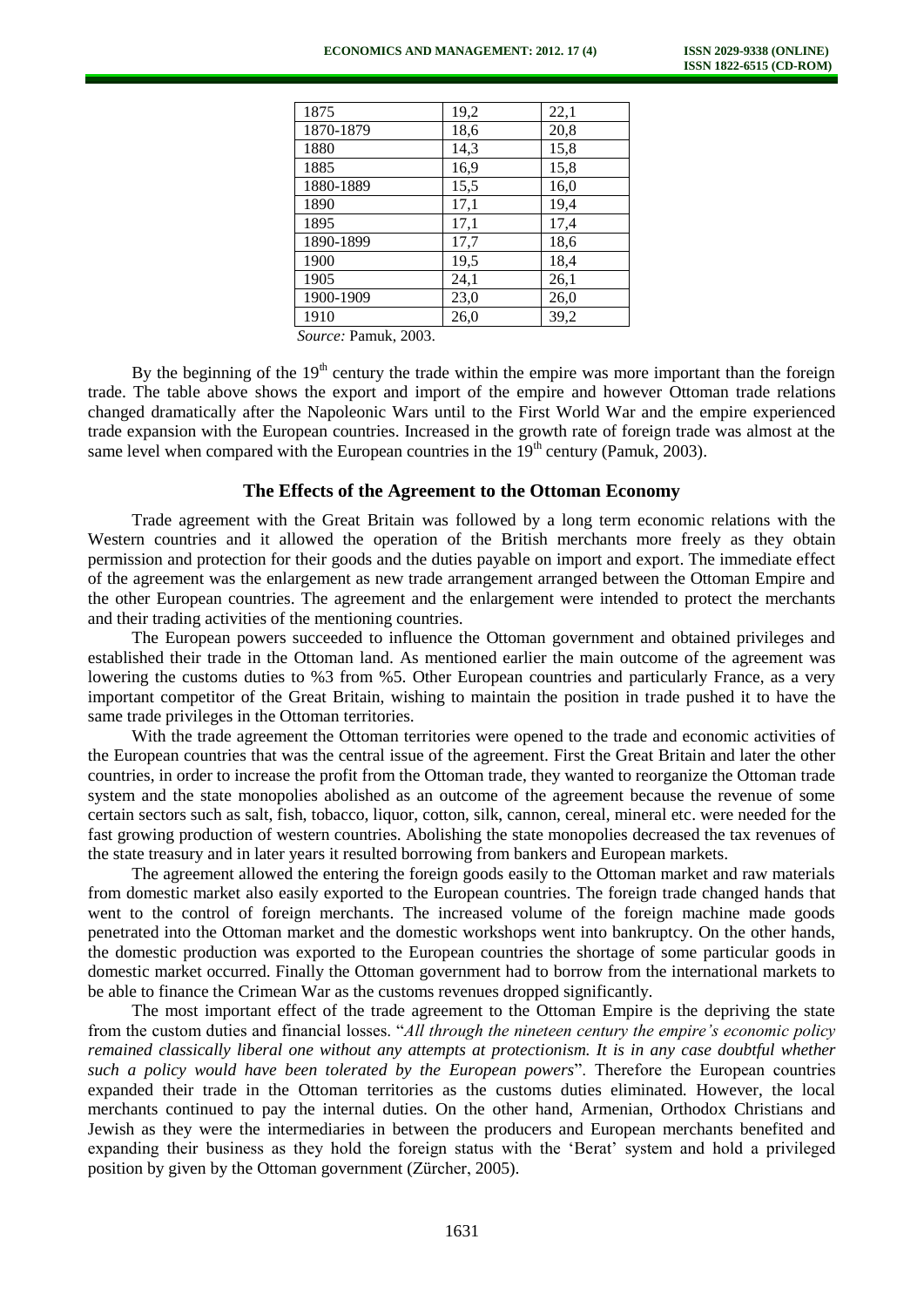| <b>Years</b> | Opium  | Wheat  | <b>Barley</b> | Corn   | <b>Silk</b> | <b>Tobacco</b> | Wool    |
|--------------|--------|--------|---------------|--------|-------------|----------------|---------|
| 1836         | 12552  |        |               |        | 695555      | 28420          | 2477094 |
| 1837         | 70099  | 258    |               |        | 386097      | 16334          | 2337754 |
| 1838         | 81125  | 3150   |               |        | 478775      |                | 762018  |
| 1840         | 56625  | 4802   |               |        | 731906      | 2124           | 690013  |
| 1842         | 57663  |        |               |        | 733123      | 5090           | 559852  |
| 1844         | 243903 | 44789  | 12105         |        | 830197      | 1477           | 1286963 |
| 1846         | 97887  | 41557  | 1424          | 721516 | 435558      | 3293           | 2015229 |
| 1848         | 197287 | 40327  | 59345         | 371233 | 395017      | 10498          | 1274110 |
| 1850         | 119439 | 382792 | 18416         | 420264 | 1012565     | 140361         | 1896138 |
| 1852         | 202926 | 531746 | 54248         | 836954 | 1496219     | 945948         | 3325412 |
| 1854         | 154017 | 834363 | 42346         | 746452 | 2494193     | 533283         | 4958940 |

**Table 2**. Export to the Great Britain from the Ottoman Empire

*Source:* Kutukoglu, 1976.

| Table 3. Import from the Great Britain to the Ottoman Empire |  |
|--------------------------------------------------------------|--|
|--------------------------------------------------------------|--|

| Years | <b>Cotton goods</b> | <b>Cotton thread</b> | <b>Wool goods</b> |
|-------|---------------------|----------------------|-------------------|
| 1836  | 48079102            | 1913955              | 10296             |
| 1837  | 33155375            | 3527528              | 5609              |
| 1838  | 63902940            | 5624944              | 12953             |
| 1840  | 54227737            | 4026143              | 14709             |
| 1842  | 77157472            | 9934197              | 18649             |
| 1844  | 135482857           | 12591846             | 36893             |
| 1846  | 116807147           | 8793075              | 30358             |
| 1848  | 185946558           | 13666587             | 58612             |
| 1850  | 65597888            | 6962819              | 115964            |
| 1852  | 183820044           | 11980903             | 32843             |
| 1854  | 152407970           | 8805871              | 41399             |

*Source:* Kutukoglu, 1976.

The Table 1 and Table 2 show the trade relations and the export and import of the empire. The trade relations were based on the exporting of the raw materials such as opium, wheat, corn, silk, wool, tobacco, and importing the fabricated goods. The production and consumption structure changed, local industries, manufacturing could not stand against the cheap and fabricated products of Europe that the Ottoman craft industry was destroyed and went into the bankruptcy. This result shows that particularly British, but also other European merchants and local merchants benefited from the free trade with the Ottoman government.

The Ottoman market was considered as a competing and promising market for the European countries and their merchants. Exporting the raw materials mainly the agricultural products and importing finished or semi-finished goods in return was the general relation of the empire and the western countries (Pamuk, 2003).

#### **Trade Relations with the European Countries and the Custom Union**

Turkey and the EU member countries had an active trade relation before they merged a union and Turkey has always been the main exporting country into the European market. The main reason for being the main exporting country is the zero tariff rates to the Turkish goods in the EU market since 1971. On the other hand, geographical and transportation advantages allowed the Turkish exporters to be active in the EU market.

As presented in the table below, already before the CU, the share of the EU in the Turkish foreign trade was approximately 50% and had and increasing rate.

| Years | <b>Total Export</b> | <b>Export to the EU</b> | Share $(\% )$ | <b>Total Import</b> | <b>Import from the EU</b> | Share $(\% )$ |
|-------|---------------------|-------------------------|---------------|---------------------|---------------------------|---------------|
| 1968  | 496                 | 226                     | 45.4          | 764                 | 393                       | ، د ر         |
| 1971  | 676                 | 370<br>ر ∠ر             | 48.7          | 171                 | 582                       | 49.7          |

#### **Table 4**. Export and Import of Turkey from the EU (Million \$)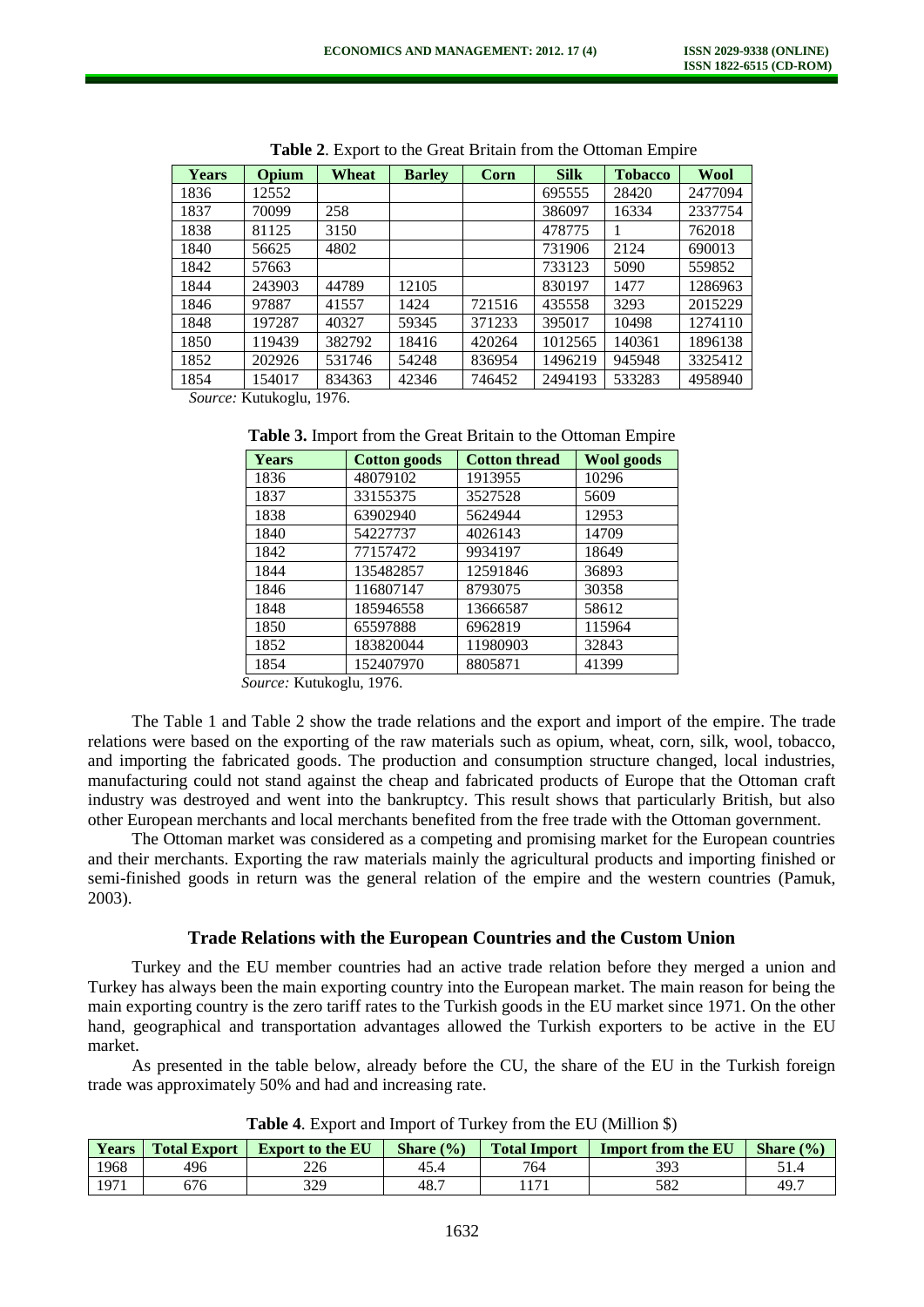| 1972 | 885    | 428    | 48.4 | 1563   | 851    | 54.5 |
|------|--------|--------|------|--------|--------|------|
| 1974 | 1532   | 761    | 49.7 | 3778   | 1748   | 46.3 |
| 1980 | 2910   | 1300   | 44.7 | 7909   | 2360   | 29.8 |
| 1985 | 7958   | 3204   | 40.3 | 11343  | 3895   | 34.3 |
| 1990 | 12,959 | 7.177  | 55.4 | 22.302 | 9.897  | 44.4 |
| 1991 | 13.594 | 7.347  | 54   | 21.047 | 9.896  | 47   |
| 1992 | 14.719 | 7.936  | 53.9 | 22.871 | 10.656 | 46.6 |
| 1993 | 15.345 | 7.289  | 47.5 | 29.428 | 10.950 | 37.2 |
| 1994 | 18.106 | 8.269  | 45.7 | 23.270 | 10.279 | 44.2 |
| 1995 | 21.637 | 11.078 | 51.2 | 35.709 | 16.760 | 46.9 |
| 1996 | 23.224 | 11.548 | 49.7 | 43.627 | 23.138 | 53   |
| 1997 | 26.261 | 12.248 | 46.6 | 48.559 | 24.870 | 51.2 |
| 1998 | 26.974 | 13.498 | 50   | 45.921 | 24.074 | 52.4 |
| 1999 | 26.587 | 14.333 | 53.9 | 40.671 | 21.419 | 52.7 |
| 2000 | 27.775 | 14.352 | 51.7 | 54.503 | 26.388 | 48.4 |
| 2001 | 31.342 | 17546  | 56.0 | 41399  | 19824  | 47.9 |
| 2002 | 36059  | 20415  | 56.6 | 51553  | 25689  | 49.8 |
| 2003 | 47252  | 27394  | 58   | 69339  | 35140  | 50.7 |
| 2004 | 63167  | 36581  | 57.9 | 97540  | 52696  | 49.3 |
| 2005 | 73476  | 41365  | 56.3 | 116774 | 59     | 45.1 |
| 2006 | 85535  | 47935  | 56   | 139576 | 401    | 42.5 |
| 2007 | 107272 | 60399  | 56.3 | 170063 | 68612  | 40.3 |
| 2008 | 132003 | 63368  | 48   | 201823 | 74801  | 37.1 |

*Source:* State Planning Organization, 2008; General Secretariat for Foreign Trade, 2012.

## **The Customs Union**

Trade agreement aims to increase the mutual trade by removing barriers and eliminating custom duties that is merging a free trade agreement. It involves the implementing a common custom tariffs and commercial policies that the member countries already removed all the tariffs and restrictions before the CU agreement with Turkey. The CU is accepted as a unique case as Turkey signed the agreement on the integration of trade to the EU countries without being a member. The key point of the trade agreement is to promote trade relations accordingly. The final phase of the agreement came into operation in 1996. The agreement involves the free movement of goods between the two parts of the union, harmonization of commercial policy measures, and approximation of customs law on customs matters and other laws such as intellectual property, competition and taxation (European Commission, 2012).

The aim in both sides was to increase the trade volume and wealth by circulating goods and services accordingly. With the CU all duties were eliminated mutually but also a common custom regime against the third countries. With the agreement the tariffs rate eliminated from 5.9% and the import protection rate dropped from 10.8% to 6%.

Table 4 above shows the foreign trade volume with the world and the EU. It shows that the share of the EU member countries in Turkish trade has been on an increasing pace over years and the share has been realized around 50%.

The export of Turkey to the EU member countries increased more than the increase in import from the EU although before the union the import rate from the EU has always been higher than the export to the EU. On the other hand, before the CU the export of Turkey has been increasing but after the CU the import increased more than the increased of export that shows a disadvantages for the trade balance of Turkey. It shows that the EU benefited from the trade creation effect as the increased in import of the partner country.

As it is shown in the Table 4, Turkish total foreign trade and the trade with the EU countries has been at an increasing rate already before the union and also increased after the CU. However, this increase is not greater than the total export of Turkey to the world countries. The increase in the trade with the EU is towards the investment and intermediate goods. The increase in trade is the result of the "trade creation effect" (Akkoyunlu, 2005).

The foreign trade with the world and the CU showed an increase over years although the increase with the EU countries is higher than the increase with the world (TUSIAD, 2003). In the beginning of the union, import of Turkey from the EU countries increased and the proportion of imports covered by exports was %51,4 in between the years 1996–1997, but later it increased to 81,7% for the years 2001–2008. Domestic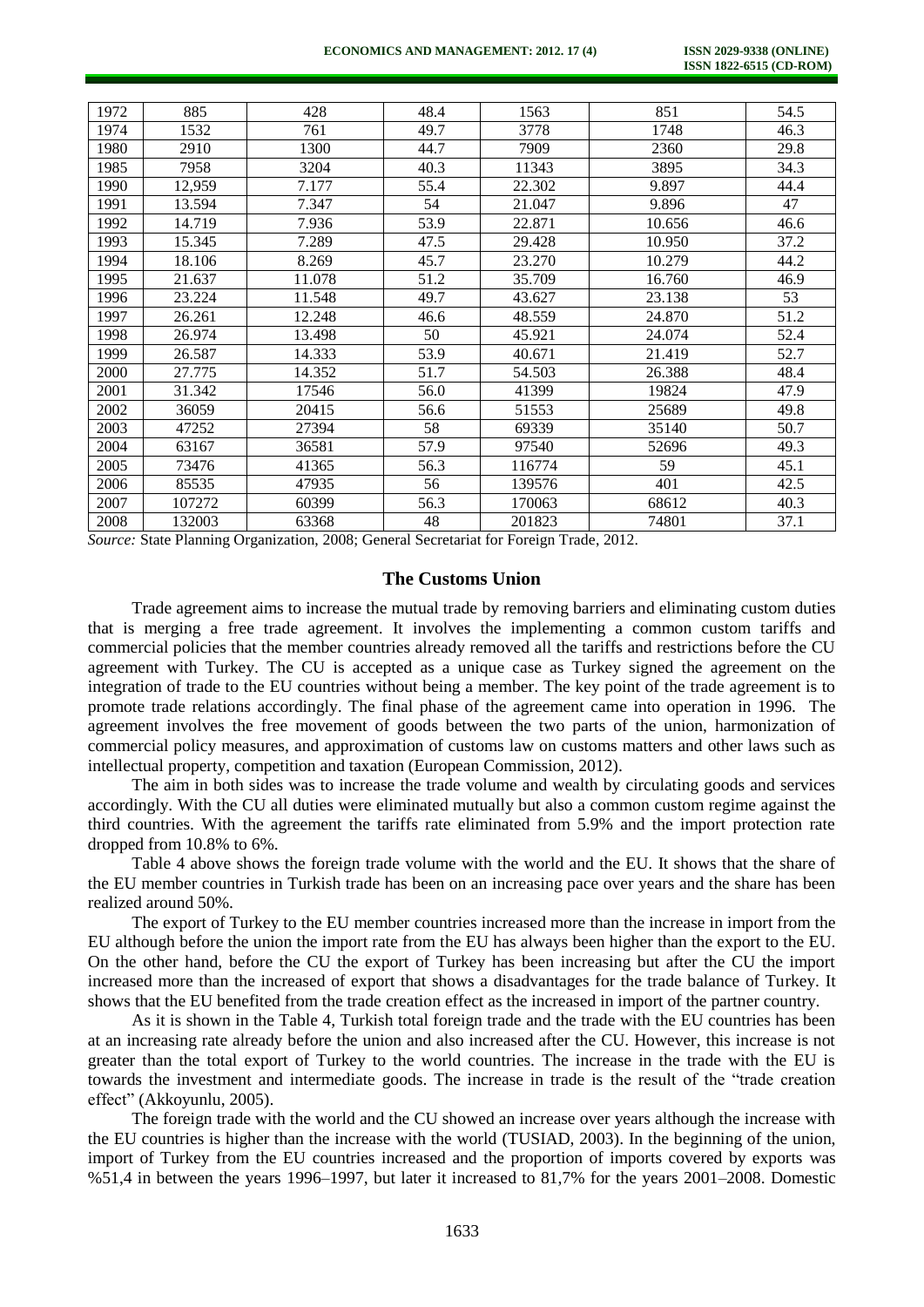financial crises of the Turkish economy in between the years 2000-2001 resulted a decrease that makes it difficult to measure the effect of the union (General Secretariat for Foreign Trade, 2012; Statistics Turkey, 2012).

When looked at the trade volumes before and after the CU, the increase started by the 1980s with the liberal policies in foreign trade. The increase fluctuated over years until the agreement and the export to the EU increased constantly while import from the EU also fluctuated.

However it is generally accepted that the union with the EU increased the trade volume of Turkey, there are other ideas saying either the reason in the increased in trade is not the union or the foreign trade has already been increasing as a result of the liberal policies after the years 1980s. It is also argued that the CU is not the cause of the increase of Turkish foreign trade deficit. On the other hand, before and after the CU, the increase in the trade volume is not significant and it was already increasing over years before the union. After the union the export increased more than the import in Turkey from the EU that is explained as an increase in the competitiveness of Turkey against the EU countries.

## **Effects of the Trade Agreements to the Turkish Economy**

Economic historians agree that the Commercial Agreement of 1838 was a significant historical event for the Ottoman Empire and the CU was another for Turkey in terms of the economic relations with the Western European powers. Ottoman Empire in the  $19<sup>th</sup>$  century and the Turkish Republic in 20th century experienced the foreign firms involvement into the domestic market and there has been number of trade agreements in between the local government and European countries such as the Great Britain, France, Belgium, etc. and the international institutions such as World Bank (WB), International Monetary Fund (IMF) and finally the CU with the EU countries. All these attempts were aimed to promote trade by reducing the custom and tariffs in the hosting country, the case of the Ottoman Government or eliminating trade barriers in both sides and promoting the international trade.

The Ottoman market opened to the liberal policies of the Great Britain and later to the other European countries that could be accepted as liberalization in the empire. Before this period, wars were the main revenues of the empire and addition to the foreign and local taxes but with the decline and the trade agreements the revenue of the state diminished.

The immediate effect of the trade agreement was the massive production of new factories of Europe those were cheaper than the domestic production. The cheap manufactured goods entered into the Ottoman market without encountering significant barriers which resulted the collapse of the local industries (Geyikdagi, 2011).

In the  $19<sup>th</sup>$  century, the Ottoman Empire joined to the world trade and open embassies in major countries. Trade relations changed and economic relations increased based on the liberal policies and economic backwardness brought the intervention of the foreign power into the empire. Trade relations and agreements have a great significance on the economic development. Trade relations and foreign trade policy is shown as the one of the main reason of the Ottoman economic and industrial backwardness (Bailey, 1942). The trade policy and the international agreements ended the Ottoman small sized businesses that they could not continue their production because of the cheap and factory made production of the foreign countries. Because of trade and production and elimination of domestic industries, the Ottoman Empire did not experience the Industrial Revolution (Earle, 1923).

The empire could not control the trade activities within the territories of the empire well as the local Christians with the foreign countries had benefited from the privileged position increased the trade options (Issawi, 1980).

On the other hand, Turkey signed the CU towards liberalizing the trade activities mutually with the EU. The trade volume after eliminating the trade barriers increased and there are the positive effects to the Turkish economy. Comparing the two agreements, the first one was mainly focused on the best interests of the Great Britain and the other European countries as they wanted to increase the trade volume in the Ottoman Empire that was unilateral. On the contrary, however the second one was mainly focused on the mutual interest of the countries, the export and import did not increased accordingly between the two countries. While export to the EU countries increased less than the export to the world, import from the EU countries increased more than imports from world.

A custom union aims to increase trade volume between countries by abolishing the tariffs on both sides trade. The differences in between the export and import volumes to and from the EU countries present an asymmetric progress and already existed before the agreement. Therefore it can be claimed also that the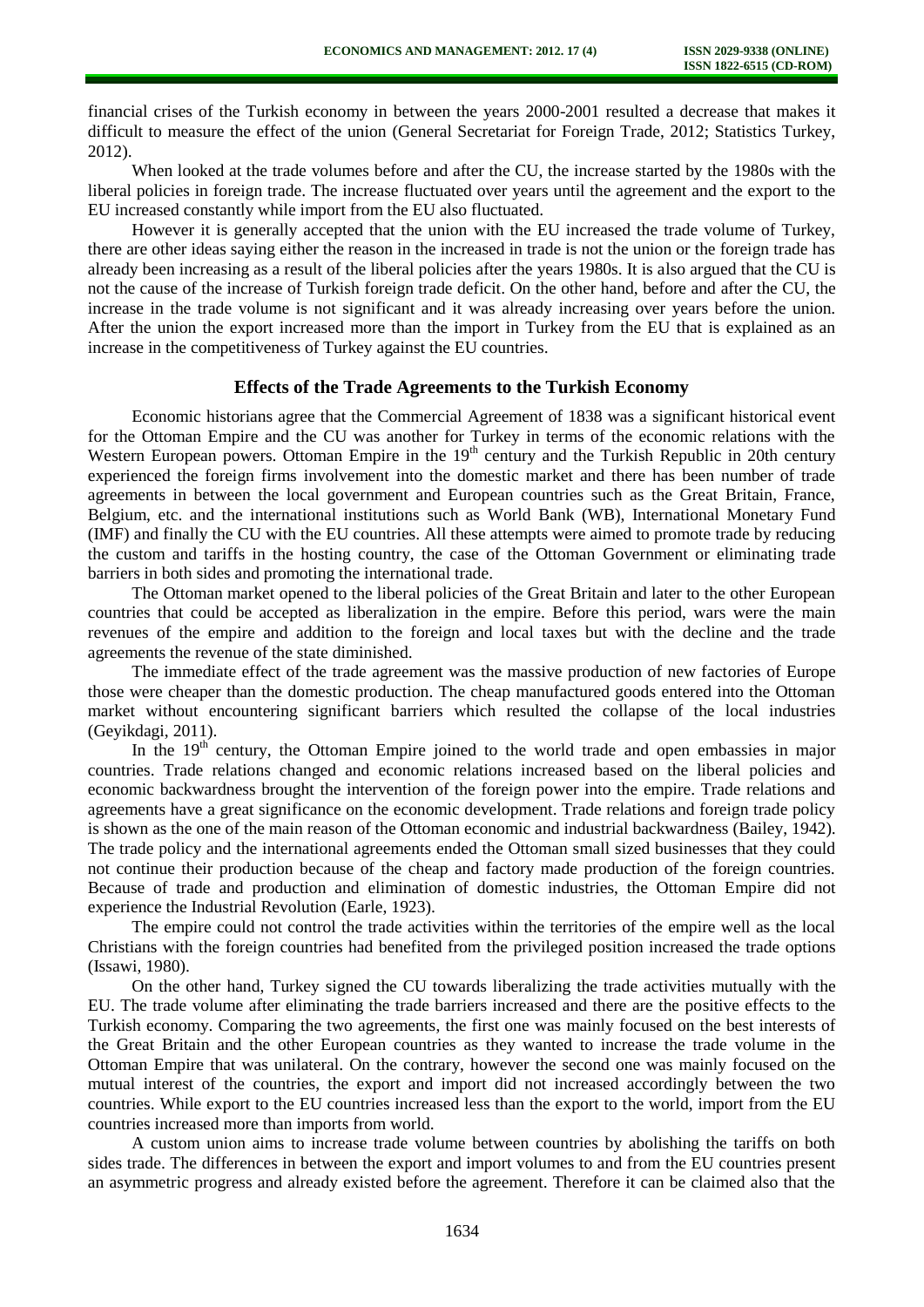CU did not bring advantages to the Turkish export apart from the export to the textile products as the elimination of the quotas contributed to the textile sector particularly. Therefore, the effect of the CU by eliminating the trade barriers was not as effective as anticipated before the union.

For a better evaluation of the effects of the CU, one has to look at the sectoral changes in the national economy. When looked at the export to the EU countries, the rate of agriculture decreased while the rate of manufacturing, textile and clothing increased that are the main sectors increased the export of Turkey after the agreement (General Secretariat for Foreign Trade, 2012).

Forming a CU is generally aimed to increase the trade volume and contributes to the economic welfare of the national economies. When looked at the effects of the CU to the national economies, one can encounter two important effects of the agreement to be able to focus on the real effect of the participating countries: trade creation effect that focuses on shift to the substitute cheap imports from the member country if the domestic producer has high cost and expensive goods. The effect results efficiency in allocating the resources towards more productive areas that the country may have comparative advantages. Trade diversion effect is the replacement of the expensive import from the participating country to the cheap import from the world trade. In both cases there is a shift in domestic production to the member state or other states outside of the union (Viner, 1950).

# **Conclusion**

Countries are not neutral to the worldwide economic trends. Trade liberalization and the changes in the foreign trade system effected the countries involved into the world trade and the Trade Agreement of 1838 and the CU were significant economic and historical agreements for the Ottoman Empire and Turkey that were signed to remove the tariffs and restrictions of the international trade. Ottoman Government granted privileges to the European traders from the very early times while it was never a problem during the rising period but turned to be a very demanding during the declining period. Trade privileges were followed by the trade agreements with the number of European countries that allowed their trading firms to be extended into the Ottoman land.

The Trade Agreement of 1838 was not based on the mutual interests of both sides, the Ottoman Government and the Great Britain. It was more based on the best interest of the Great Britain as the country and the British merchants and factory owners needed to supply the mass production of Europe into the demanding Ottoman market. The case continued to enclose the other superior countries of Europe of the 19<sup>th</sup> century. The Ottoman Empire went under the heavy control of the European countries and their political and economic institutions and the trade agreement signed in a period of political dependence of the empire. That dependence created the opening of the domestic market into the foreign fabricated good and made the competition impossible for the local producers.

On the other hand, the CU signed with the EU member countries to benefit from the free trade regime mutually. Comparing these two agreements requires focusing on the conditions of the country in different centuries. Before the trade agreements the conditions were different economically, politically but also in terms of foreign trade policies. The Ottoman Government did not set a trade policy based on the best interest of the country in  $19<sup>th</sup>$  century. The trade policy was totally different then the European countries as the domestic consumption wanted to be fulfilled, they promoted import and the other states set trade barriers against each other.

However the similarities exist, the CU is still effective within the trade relations of Turkey and the EU is more a bilateral agreement based on the protection of interest of both sides with eliminating the tariffs of the international trade.

The major difference in between these two agreements was the foreign trade policy of the Ottoman Government. It is interesting to mention that at the time of the Trade Agreement of 1838 the European countries established and strictly increased the customs duties against the goods of the other countries. However, the Ottoman Government applied the opposite policy towards opening the market to the foreign good that first British and later the other European merchants were allowed to operate in the Ottoman market freely. Trade Agreement of 1838 is a turning point for the Ottoman manufacturing system. Import of the European cheap goods brought liberal policies to the empire that the domestic industry was kept without any protections against the capitalist countries.

The case with the CU is different CU as European countries within the member and non-member states applied a common trade policy that aimed to increase the trade volume and trade relations by